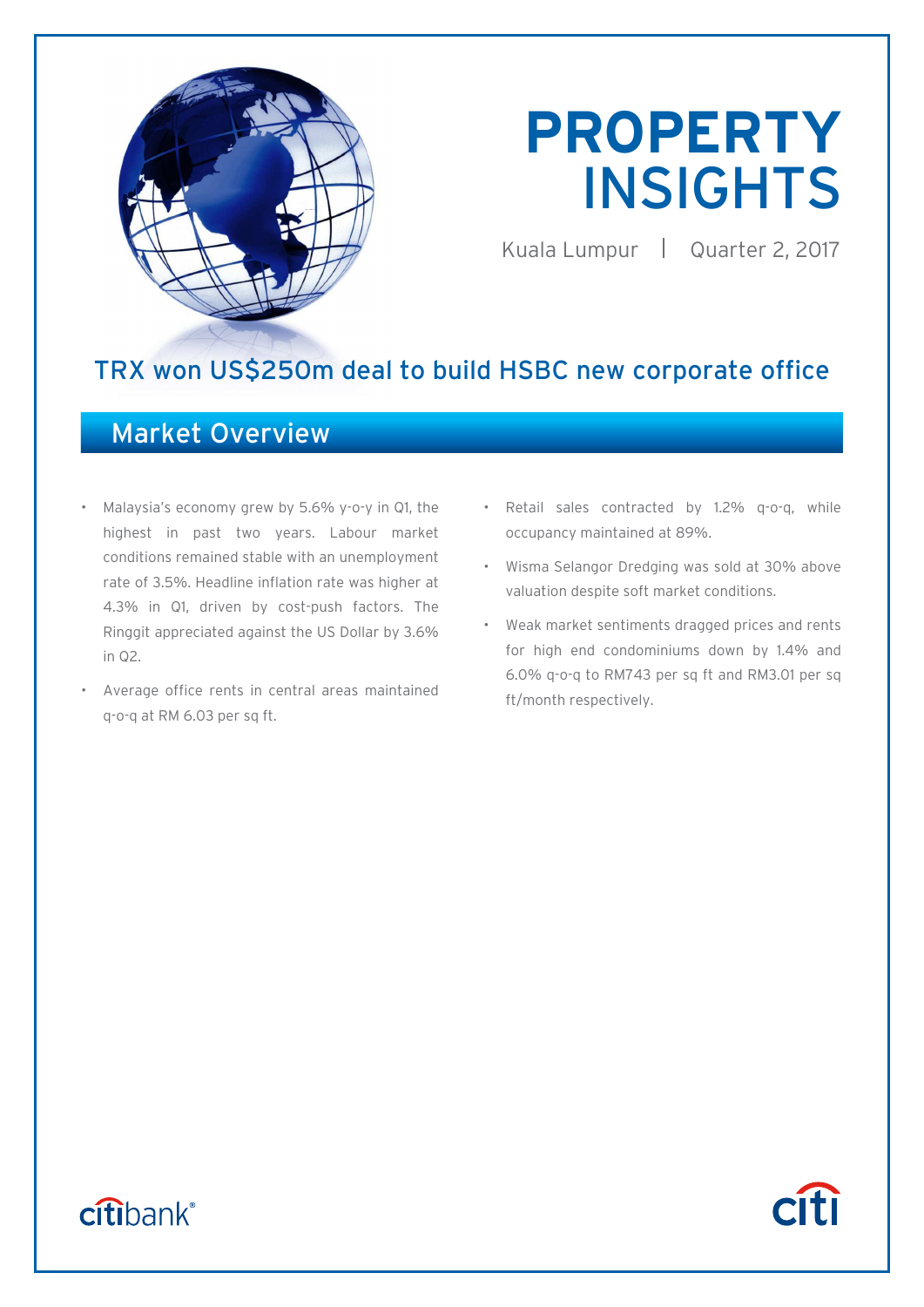## Trends & Updates

## The Economy

## **Key Highlights in Q2**

- The Malaysia's GDP rose 5.6% y-o-y in Q1 2017 (Q4 2016: 4.5% y-o-y).
- Unemployment rate stays unchanged at 3.5% in Q1 2017.
- Headline inflation, measured by the annual change in Consumer Price Index (CPI), trended higher in Q1 2017 at 4.3% (Q4 2016: 1.7%).
- Consumer Sentiment Index increased to 76.6 in Q1 2017 from 69.8 in Q4 2016.
- During the quarter, the Ringgit appreciated by 3.6%, to RM4.27 per US dollar.

## **Market Commentary**

The economy continued its upward momentum in Q1 with a y-o-y growth of 5.6% (Q4 2016: 4.5%), the highest in two years (Figure 1). On a q-o-q seasonally adjusted basis, the economy expanded by 1.8% (Q4 2016: 1.3%).

The stronger economic performance was contributed by the robust domestic demand, which expanded by 7.7% y-o-y in Q1 (Q4 2016: 3.2%). This was driven by higher growth in private sector demand (8.2%) and public expenditure (5.8%). Net exports shrank by 14.5% y-o-y as import growth (12.9%) outpaced the 9.8% increase in exports.

On the supply side, the agriculture sector recorded a y-o-y growth of 8.3% in Q1, a turnaround from Q4 2016 following the recovery of crude palm oil yields from the impact of El Nino. The stronger overall economic growth was further aided by the service, manufacturing and construction sectors, which expanded at a faster pace by 5.8%, 5.6% and 6.5% y-o-y respectively. In contrast, the mining sector grew at a slower pace of 1.6% y-o-y, due to the lower crude oil production.

#### Figure 1

## **Malaysia GDP growth and unemployment**



Source :Bank Negara Malaysia, Department of Statistics Malaysia, NTL Research





Source : Malaysian Institute of Economic Research, NTL Research

The Consumer Price Index (CPI) surged 4.3% y-o-y in Q1, higher than the 1.7% recorded in Q4 2016. This can be attributed mainly to the higher inflation recorded in the transport category, driven by the higher fuel prices.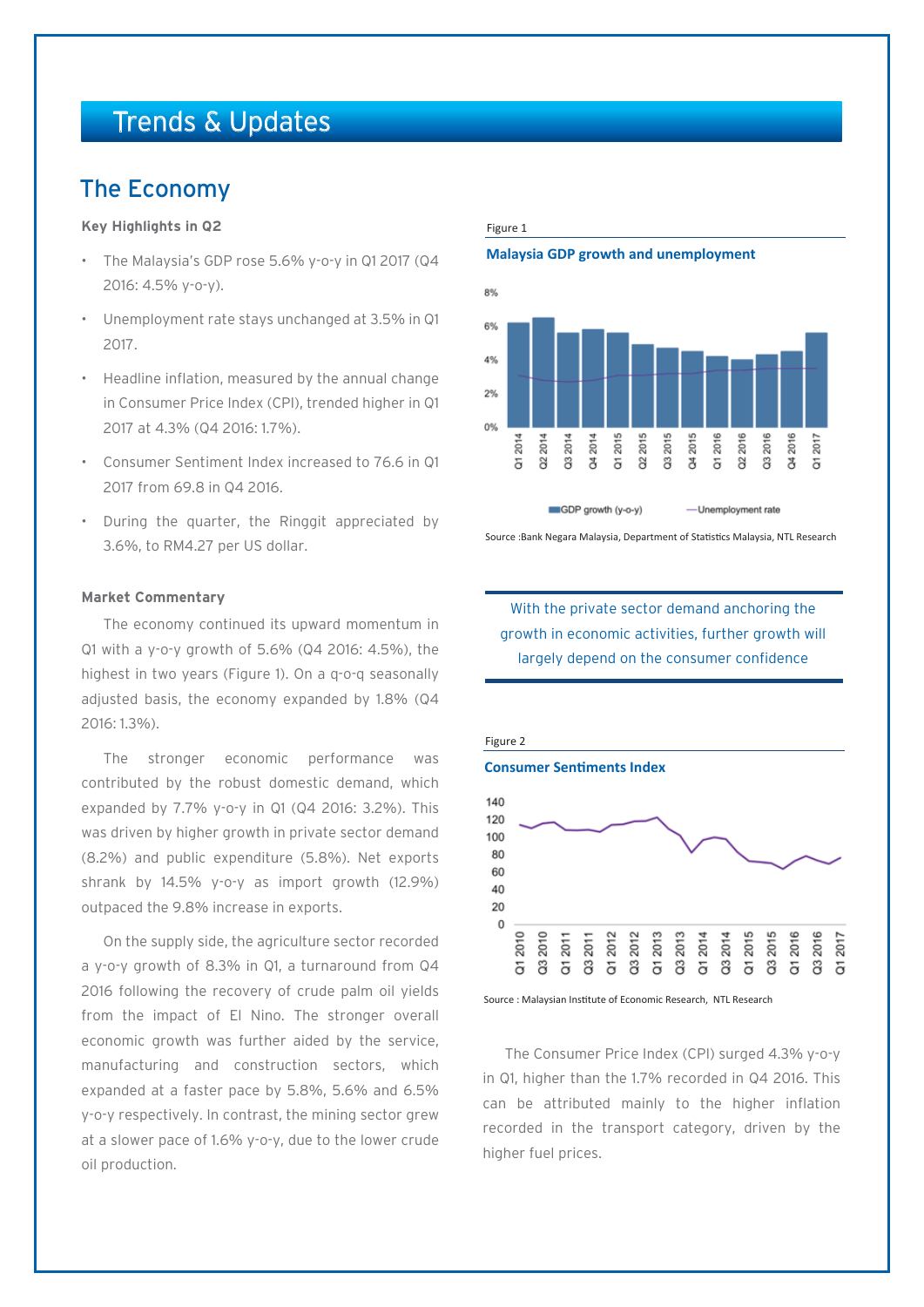During Q1, total employment in Malaysia rose by 95,300 while the labour force expanded by 98,700 people. The unemployment rate reached 3.5%. The Consumer Sentiments Index (CSI) edged up slightly in Q1 after two consecutive quarterly declines (Figure 2) but remained subdued despite higher growth in private demand.

Between 31 March and 9 June, the Ringgit appreciated against the US dollar by 3.6% (Figure 3). While this can be partly attributed to the weaker US dollar, several liberalisation measures introduced by Bank Negara Malaysia (BNM) in the onshore foreign exchange market also helped support the Ringgit. The improved market sentiments among investors further lifted the Ringgit, following the announcement of Q1 economic statistics.

## **Outlook**

The outlook of Malaysia's economy seems more positive, with domestic demand and exports expected

## Residential

## **Key Highlights in Q2**

- Total completions amounted to 1,247 units in Q2, emanating from two developments located in the city centre. The newly completed developments are M City (1,118 units) and The Manhattan Residence 61 (29 units).
- Some 4,847 units of condominiums are expected to enter the market in the 2nd half of the year, with 58% of new supply will be in the city centre (Figure 4).
- Prices for high-end condominiums eased slightly by 1.4% q-o-q to RM743 per sq ft (Figure 5).
- Rents for high-end condominiums declined by 6.0% q-o-q at RM3.01 per sq ft/month.

### **Market Commentary**

During the first half 2017, the residential market remained challenging amidst uncertainty, with no sign of respite yet. Sales were also relatively slower and developers remained cautious on new launches.









to grow further. Bank Negara Malaysia (BNM) forecasts the GDP to grow by 4.3% to 4.8% in 2017. Noting that the inflation trend will be dependent on the future direction of global oil prices, BNM projects the full-year headline inflation to range from 3% to 4%.



Source: NTL Research

Figure 4

Lending facilities from the housing developers are still very limited and lending from financial institutions was largely for buyers of low-to-medium housing. Overall sales volume and values of residential transactions were adversely affected by the tight lending conditions. The rejection rate on housing loans was relatively high at 20.6% in the period of January to February 2017.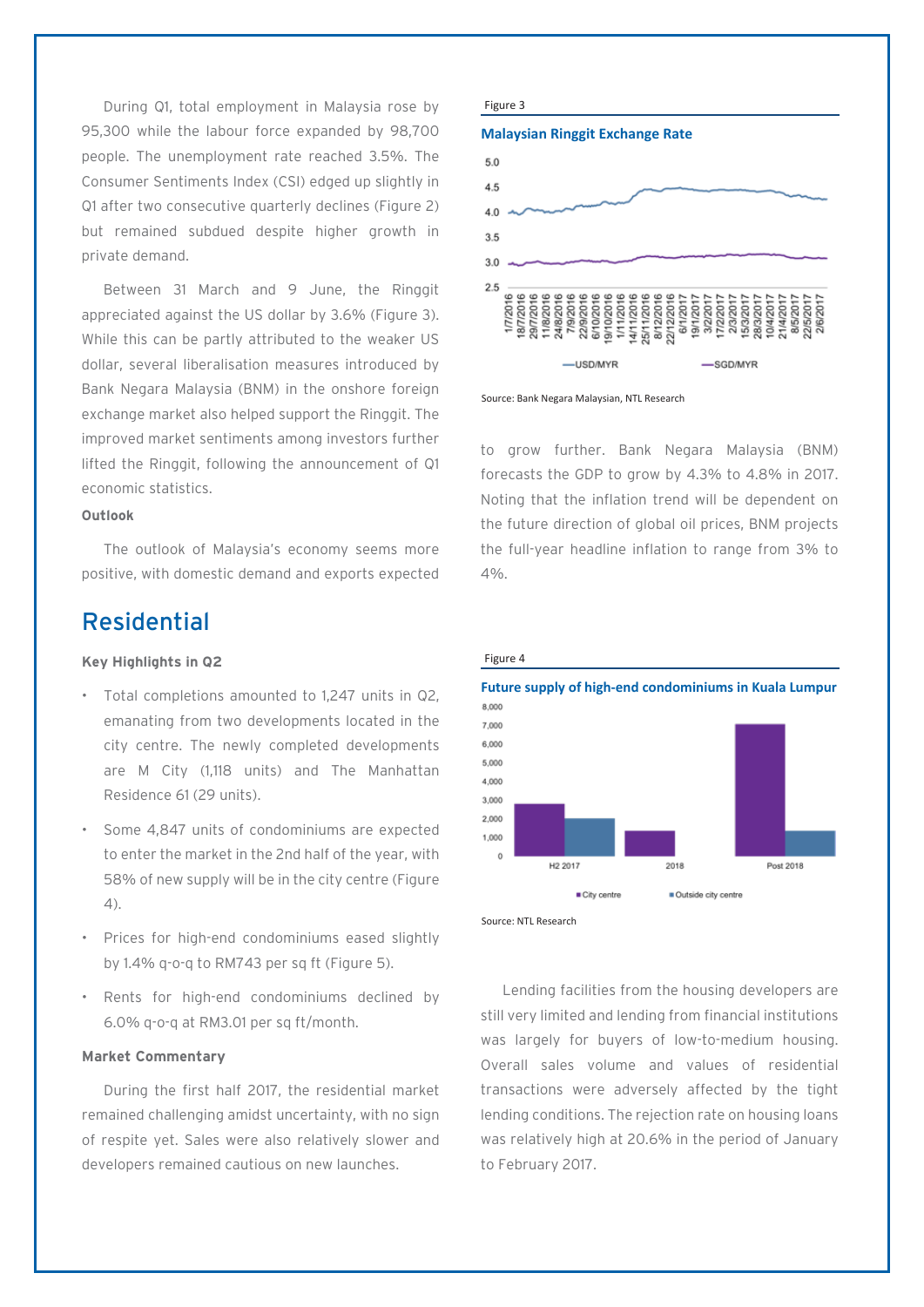Developers continued to introduce more attractive packages to clear the unsold units to achieve their sales target, as well as, launch smaller and more affordable units in Q2.

Developers are introducing smaller and more affordable units to push sale rate, with some providing some form of financing solution to bridge loan gap

### **Outlook**

The residential market is expected to remain weak through 2017, given the uncertain external environment, regional political tension, and growing inflation. The lack of financing, the negative media coverage on market excesses and an impending General Election that is predicted to be held sometime

## Retail

## **Key Highlights in Q2**

- Retail sales contracted 1.2% y-o-y in Q1 2017, which performed worse than expectations
- Retail Group Malaysia (RGM) forecasted a 2.5% growth in sales in Q2 2017 and anticipated H2 2017 to remain challenging for retailers.
- Total retail stock in Kuala Lumpur remained at 30.29 million sq ft without new completions in Q2 2017 (Figure 6 and Table 1).
- Occupancy of retail malls in Kuala Lumpur maintained at 89% q-o-q.

## **Market Commentary**

The Consumer Sentiment Index (CSI) recorded a marginal improvement to 76.6 in Q1 2017, a 6.8-point jump Q4 2016. Although this remain below threshold level, the CSI improved by 7 points y-o-y, supported by sales of big-ticket items such as cars. Sales from pharmacy and personal care sub sectors also grew by 3.7% y-o-y. Notwithstanding, the other retail sub-sectors reported decline in sales.

#### Figure 5

## **Rental and price indices of high-end condominiums in Kuala Lumpur**

 $(01.2012 \pm 100)$ 



in year-end further dampen the market sentiments. This resulted in a "wait and see" approach among buyers.

#### Figure 6





Tous Les Jours unexpectedly bid farewell to Malaysia when the French-inspired Korean bakery closed all its four outlets in May. The chain opened its first outlet in Malaysia back in 2013. The departure was followed by the sudden closure of True Fitness, a Singapore outfit which have multiple branches in the Klang Valley, and Tiam Ho Wan, a popular 2 star Michelin dim sum restaurant, which have two outlets.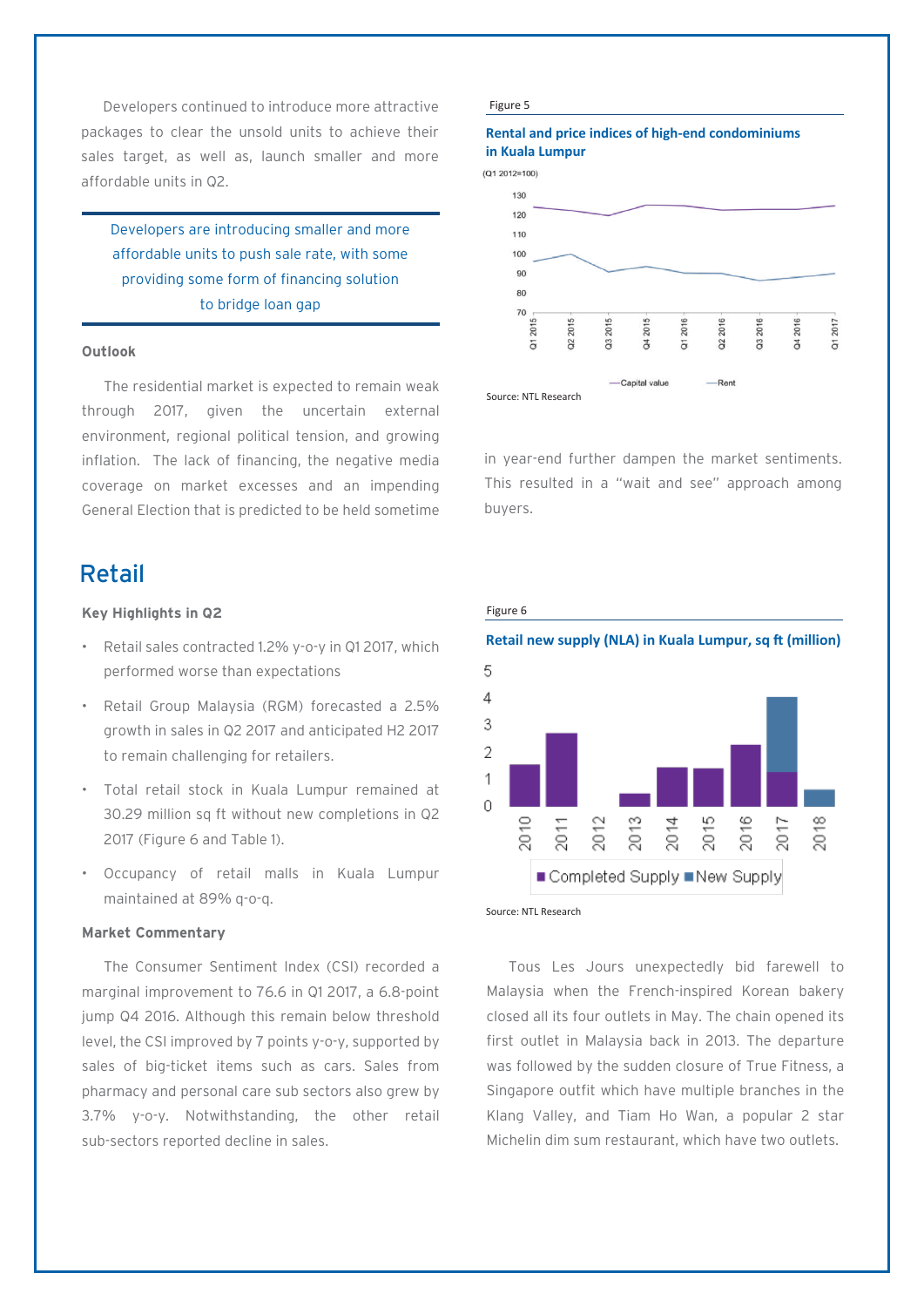Notwithstanding, the international brands continue to be attracted to KL. The KL retail scene welcomed the first YSL Beauté flagship store and PAUL, a renowned French bakery. Both stores are located at Pavilion KL. The 1,057 sq ft YSL Beauté store features its entire range of makeup, fragrance, and skincare.

## Retail market requires improved ringgit performance for recovery in the second half of the year

The channels that consumers used to shop showed signs of changing, as evidenced during the festive of Eid al-Fitr by the end of Q2 2017. Online shopping surged a couple of weeks prior to the fasting month of Ramadhan and the online sales value peaked in the third week. Criteo, a performance marketing technology company, reported a 128% and 75% increase in sales and visitors for e-commerce during mid Ramadhan. 11street in Malaysia reported over 2.5 times uplift in sales during this period in 2015 and 2016. The top performing categories during the festive period include fashion, home and living, electronics, health and beauty, as well as e-vouchers particularly for Ramadhan buffet.

## **Office**

## **Key Highlights in Q2**

- Capital value and rent of office stayed flat at RM933 per sq ft, and RM6.03 per sq ft. respectively (Figure 7).
- Office occupancy rate marginally declined to 81.26% from 81.78% in Q1 2017 (Figure 8).
- Sales of strata office suites is trending with two new launches at Ceylonz and The Met Corporate Office.

## **Market Commentary**

JKG Tower (NLA : 400,000 sq ft) at Jalan Raja Laut was the only completion in Q2 2017. With this sole addition, the total office supply in Kuala Lumpur amounts to 79.5 million sq ft.

#### Table 1

## **Selected upcoming retail malls in Klang Valley**

| Name of development    | Est area<br>(NLA, sqT) | Location     | Est year of<br>completion |
|------------------------|------------------------|--------------|---------------------------|
| Melawati Mall          | 620,000                | Kuala Lumpur | 2017                      |
| <b>KSL City Mall 2</b> | 200,000                | Selangor     | 2017                      |
| Tropicana Gardens Mall | 1,000,000              | Selangor     | 2018                      |
| Central Plaza @ i-City | 1,000,000              | Selangor     | 2018                      |

#### Source: NTL Research

### **Outlook**

Moving forward, the expected recovery in H2 2017 may turn into a tough journey for retailers, evidenced by diminishing sales in Q2. The growth of E-commerce in the years to come may be at the expense of slower sales in physical retail stores further. To stay competitive, more retailers are offering omni-channel platforms for sales.

## Figure 7

### **Prime rental indices – Kuala Lumpur**



Source: NTL Research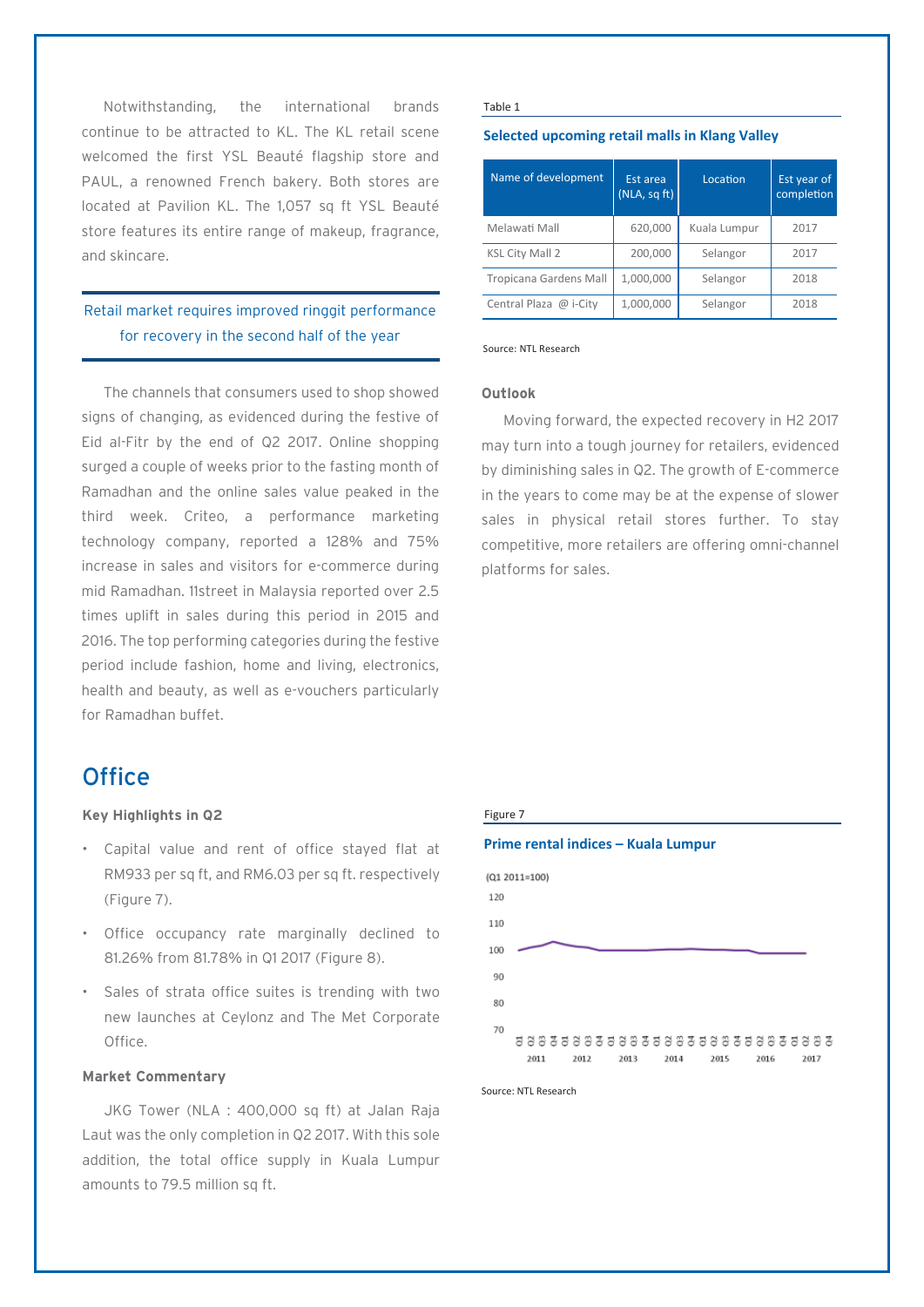Office rental rate stayed flat in Q2 with prime buildings averaging RM6.03 psf, while the rents of secondary buildings hovered around RM4.25 psf. The yield stays stable at 6.25% although recent sales suggested a downward trend.

The overall occupancy rate continued to ease to 81.26% in Q2, compared to 81.78% in Q1 with most new buildings still trying to improve their occupancy rates.

The sale of Wisma Selangor Dredging was registered at RM1,323 per sq ft. Other noteworthy transaction is IQI Holdings Sdn Bhd's purchase of 33,000 sq ft of strata space in the upcoming Exsim Tower at Millerz Square, Jalan Klang Lama for RM30 million, which translates to RM1,000 per sq ft. Sale of strata office suites is trending upwards with two new launches. Ceylonz at Bukit Ceylon was offering small suites at around RM1,500 per sq ft, from a minimum of 384 sq ft to 578 sq ft. Its take up was reported to be brisk. Separately, the Met Corporate office at KL Metropolis is offering 900 to 2,000 sq ft suites at around RM1,000 per sq ft.

TRX City recently secured a coup, by winning a mandate to sell and build HSBC its new office headquarters. The new office building will have at least NLA of 567,800 sq ft. The deal will cost US\$250m, which will translate approximately into a per sq ft cost of RM1,849, a new benchmark.

## **Outlook**

Office space supply will continue to increase, with Public Mutual Tower and KL Eco City completing soon in H2 2017 (Figure 9). The increase in supply is likely to outpace demand in the short to medium term, while occupancy rate continues to slide to a level not seen since the late 1980s recession. Whist there is no immediate risk to the financial sector, it could be useful to address further deterioration to the situation by having a general moratorium on new approvals not dissimilar to that for the hotel segment.







Source: NTL Research

## HSBC Bank Malaysia Bhd is building a new US\$250m headquarters in Tun Razak Exchange, marking the first phase of land acquisition.



Source: NTL Research